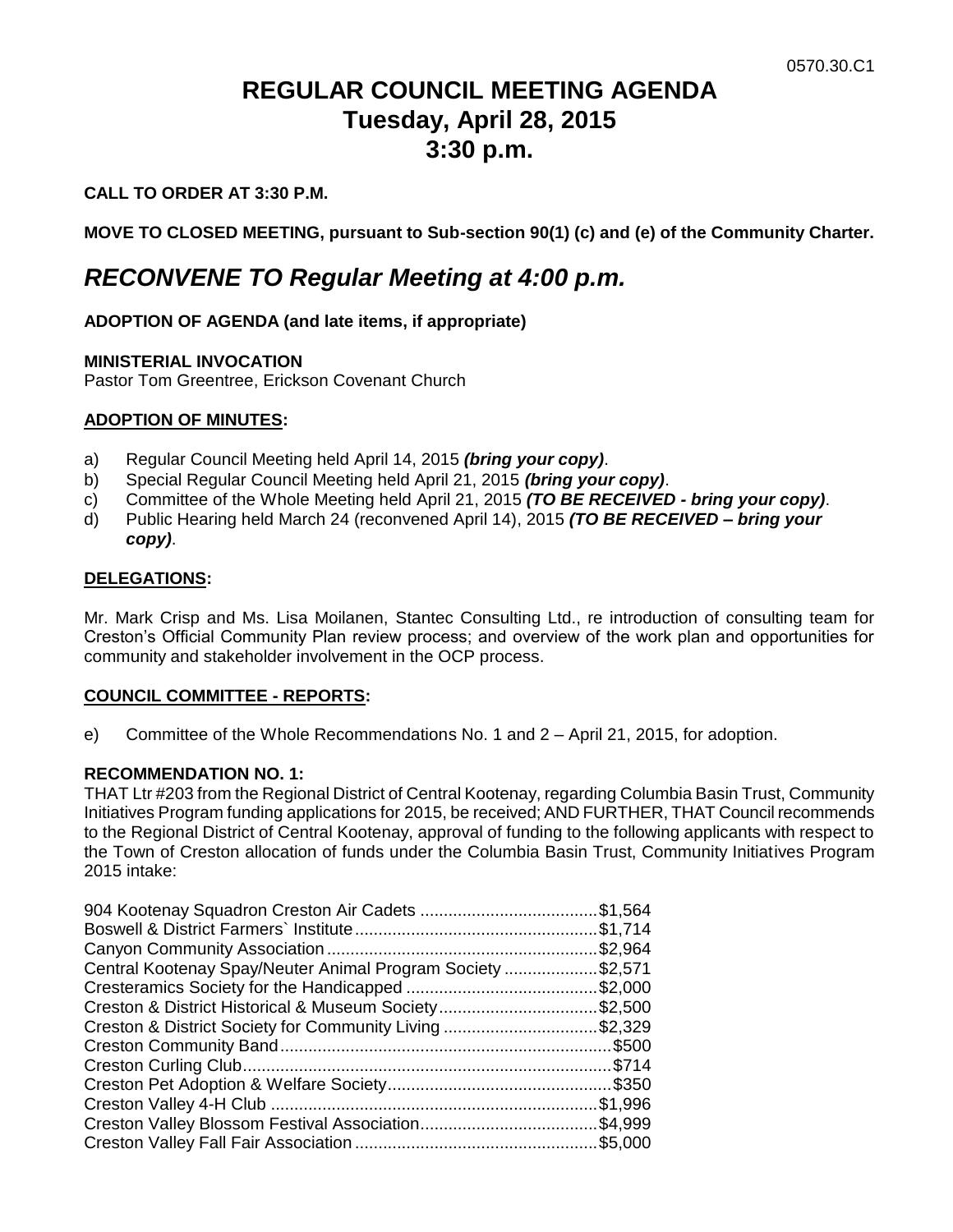| Creston Valley Regional Airport Society (AWOS Upgrade) \$5,326  |
|-----------------------------------------------------------------|
| Creston Valley Regional Airport Society (Jet Fuel Dispenser)  0 |
|                                                                 |
|                                                                 |
|                                                                 |
|                                                                 |
|                                                                 |
|                                                                 |
|                                                                 |
|                                                                 |
|                                                                 |
|                                                                 |
|                                                                 |
|                                                                 |
|                                                                 |
|                                                                 |
|                                                                 |
|                                                                 |
| Valley Community Services Society (Fun in the Sun) \$1,000      |
|                                                                 |
|                                                                 |
|                                                                 |
|                                                                 |

# **RECOMMENDATION NO. 2:**

THAT Ltr #251 from the Director of Finance and Corporate Services, regarding the keeping of prisoners costs, be received; AND FURTHER, THAT staff is authorized to pursue next steps, through various means, in order to gather data to quantify the issue of small municipalities subsidizing Provincial Keep of Prisoner Costs.

# **Pg. Item**

- 1. Ltr #190 from Stantec Consulting Ltd., re Creston's Official Community Plan review process.
- 3. Ltr #260 from the Director of Finance and Corporate Services, re Gas Tax Funds reporting and usage.
- 5. Ltr #261 from the Director of Municipal Services, re Development Variance Permit Application for 713 Cavell Street.
- 15. Ltr #256 from Darren Douma, re Community Development Fund application for the 2015 ISPS Handa Canadian Blind Golf Championships.
- 17. Ltr #264 from the Lower Kootenay Band Pow Wow Committee, requesting a discretionary grant to assist with expenses relating to the 25<sup>th</sup> Annual Yaqan Nukiy Pow Wow.
- 19. Ltr #268 from Jim Gardner, requesting use of the Millennium Park parking lot and the lot south of Millennium Park for his annual Automotive Swap Meet on August 29, 2015; Also requesting approval for a Commercial Vendor Permit (if applicable), for that event.